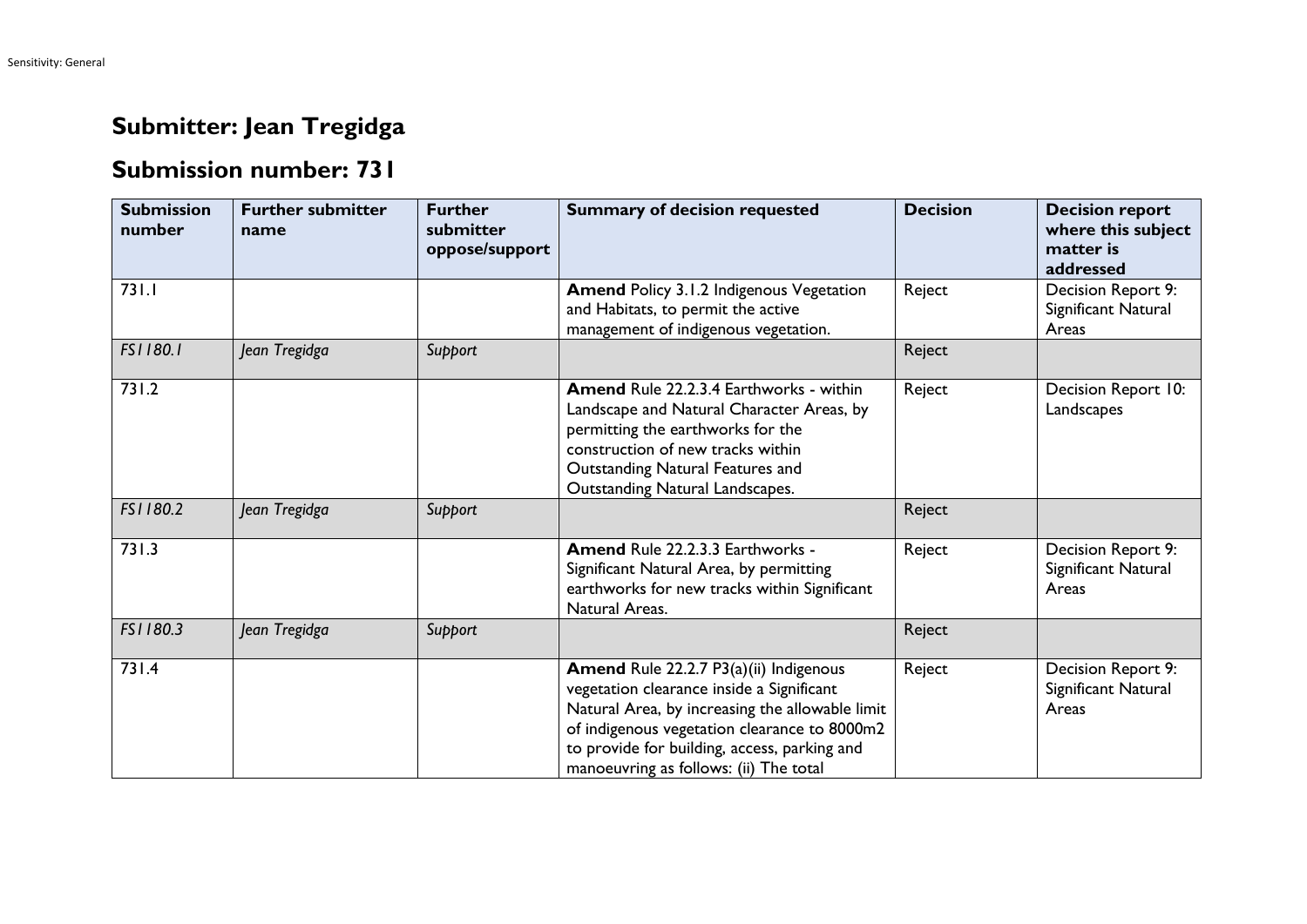| <b>Submission</b><br>number | <b>Further submitter</b><br>name | <b>Further</b><br>submitter<br>oppose/support | <b>Summary of decision requested</b>                                                                                                                                                                    | <b>Decision</b> | <b>Decision report</b><br>where this subject<br>matter is<br>addressed |
|-----------------------------|----------------------------------|-----------------------------------------------|---------------------------------------------------------------------------------------------------------------------------------------------------------------------------------------------------------|-----------------|------------------------------------------------------------------------|
|                             |                                  |                                               | indigenous vegetation clearance does not<br>exceed 250m2 8000m2.                                                                                                                                        |                 |                                                                        |
| FS1180.4                    | Jean Tregidga                    | Support                                       |                                                                                                                                                                                                         | Reject          |                                                                        |
| FS1277.145                  | <b>Waikato Regional Council</b>  | Oppose                                        |                                                                                                                                                                                                         | Accept          |                                                                        |
| FS1377.237                  | Havelock Village Limited         | Support                                       |                                                                                                                                                                                                         | Reject          |                                                                        |
| 731.5                       |                                  |                                               | Delete Objective 3.1.1 Biodiversity and<br>ecosystems.                                                                                                                                                  | Reject          | Decision Report 9:<br>Significant Natural<br>Areas                     |
| FS1180.5                    | Jean Tregidga                    | Support                                       |                                                                                                                                                                                                         | Reject          |                                                                        |
| 731.6                       |                                  |                                               | <b>Delete</b> Policy 3.1.2 Indigenous Vegetation<br>and Habitats.                                                                                                                                       | Reject          | Decision Report 9:<br>Significant Natural<br>Areas                     |
| FS1180.6                    | Jean Tregidga                    | Support                                       |                                                                                                                                                                                                         | Reject          |                                                                        |
| 731.7                       |                                  |                                               | Delete all rules in Section C relating to<br>indigenous vegetation and habitats.                                                                                                                        | Reject          | Decision Report 9:<br>Significant Natural<br>Areas                     |
| FS1180.7                    | Jean Tregidga                    | Support                                       |                                                                                                                                                                                                         | Reject          |                                                                        |
| FS1387.809                  | Mercury NZ Limited               | Oppose                                        |                                                                                                                                                                                                         | Accept          |                                                                        |
| 731.8                       |                                  |                                               | Add to Rule 22.2.7 P1 (a) Indigenous<br>vegetation clearance inside a Significant<br>Natural Area, a new sub-clause (vi) as follows:<br>(vi) gathering and re-potting plants for<br>indigenous nursery. | Accept in Part  | Decision Report 9:<br>Significant Natural<br>Areas                     |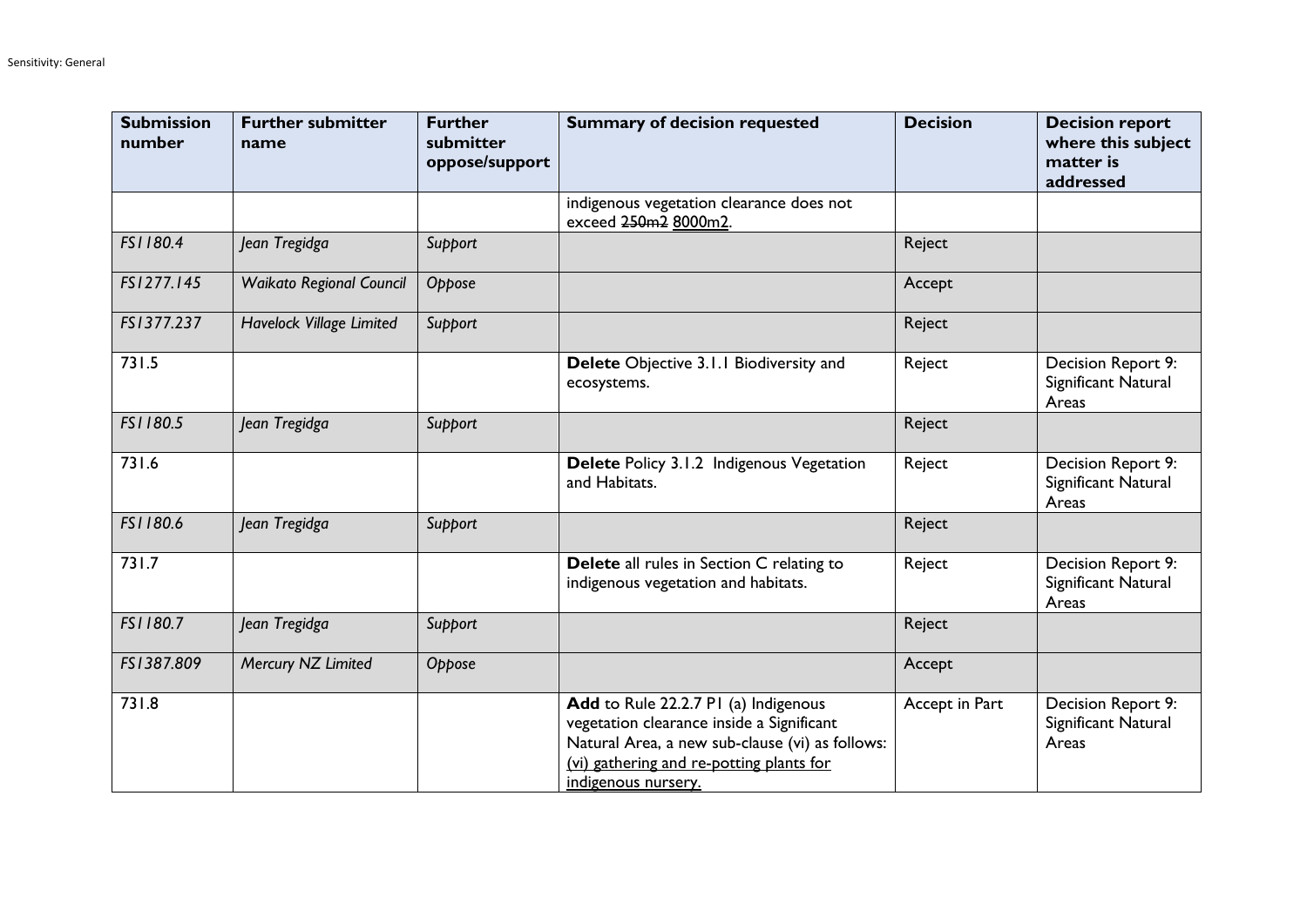| <b>Submission</b><br>number | <b>Further submitter</b><br>name | <b>Further</b><br>submitter<br>oppose/support | <b>Summary of decision requested</b>                                                                                                                                                                                                                                    | <b>Decision</b> | <b>Decision report</b><br>where this subject<br>matter is<br>addressed                      |
|-----------------------------|----------------------------------|-----------------------------------------------|-------------------------------------------------------------------------------------------------------------------------------------------------------------------------------------------------------------------------------------------------------------------------|-----------------|---------------------------------------------------------------------------------------------|
| FS1180.8                    | Jean Tregidga                    | Support                                       |                                                                                                                                                                                                                                                                         | Accept in Part  |                                                                                             |
| 731.9                       |                                  |                                               | <b>Amend Rule 22.2.7 Indigenous vegetation</b><br>clearance inside a Significant Natural Area, to<br>permit active management of indigenous<br>vegetation including thinning and pruning in<br>order to maintain and enhance indigenous<br>biodiversity.                | Reject          | Decision Report 9:<br>Significant Natural<br>Areas                                          |
| FS1180.9                    | Jean Tregidga                    | Support                                       |                                                                                                                                                                                                                                                                         | Reject          |                                                                                             |
| FS1377.238                  | <b>Havelock Village Limited</b>  | Support                                       |                                                                                                                                                                                                                                                                         | Reject          |                                                                                             |
| 731.10                      |                                  |                                               | <b>Amend</b> the extent of Significant Natural<br>Area, Outstanding Natural Feature and<br>Outstanding Natural Landscape on Lot 3 DP<br>62084 located at Lyons Road, Mangatawhiri,<br>as shown on the Planning Maps, to areas of<br>high quality indigenous vegetation. | Reject          | Decision Report 9:<br>Significant Natural<br>Areas and Decision<br>Report 10:<br>Landscapes |
| FS1180.10                   | Jean Tregidga                    | Oppose                                        |                                                                                                                                                                                                                                                                         | Accept          |                                                                                             |
| 731.11                      |                                  |                                               | <b>Amend Policy 3.4.3 (a) Maintaining and</b><br>enhancing Significant Amenity Landscapes, by<br>inserting an additional sub-clause (vi) as<br>follows: (vi) recognising historic farming and<br>forestry operations that continue today.                               | Reject          | Decision Report 10:<br>Landscapes                                                           |
| FS1180.11                   | Jean Tregidga                    | Support                                       |                                                                                                                                                                                                                                                                         | Accept          | Decision Report 10:<br>Landscapes                                                           |
| 731.12                      |                                  |                                               | <b>Amend Rule 22.3.3 Buildings and structures</b><br>in Landscape and Natural Character Areas, by<br>permitting dwellings and accessory buildings                                                                                                                       | Reject          | Decision Report 10:<br>Landscapes                                                           |